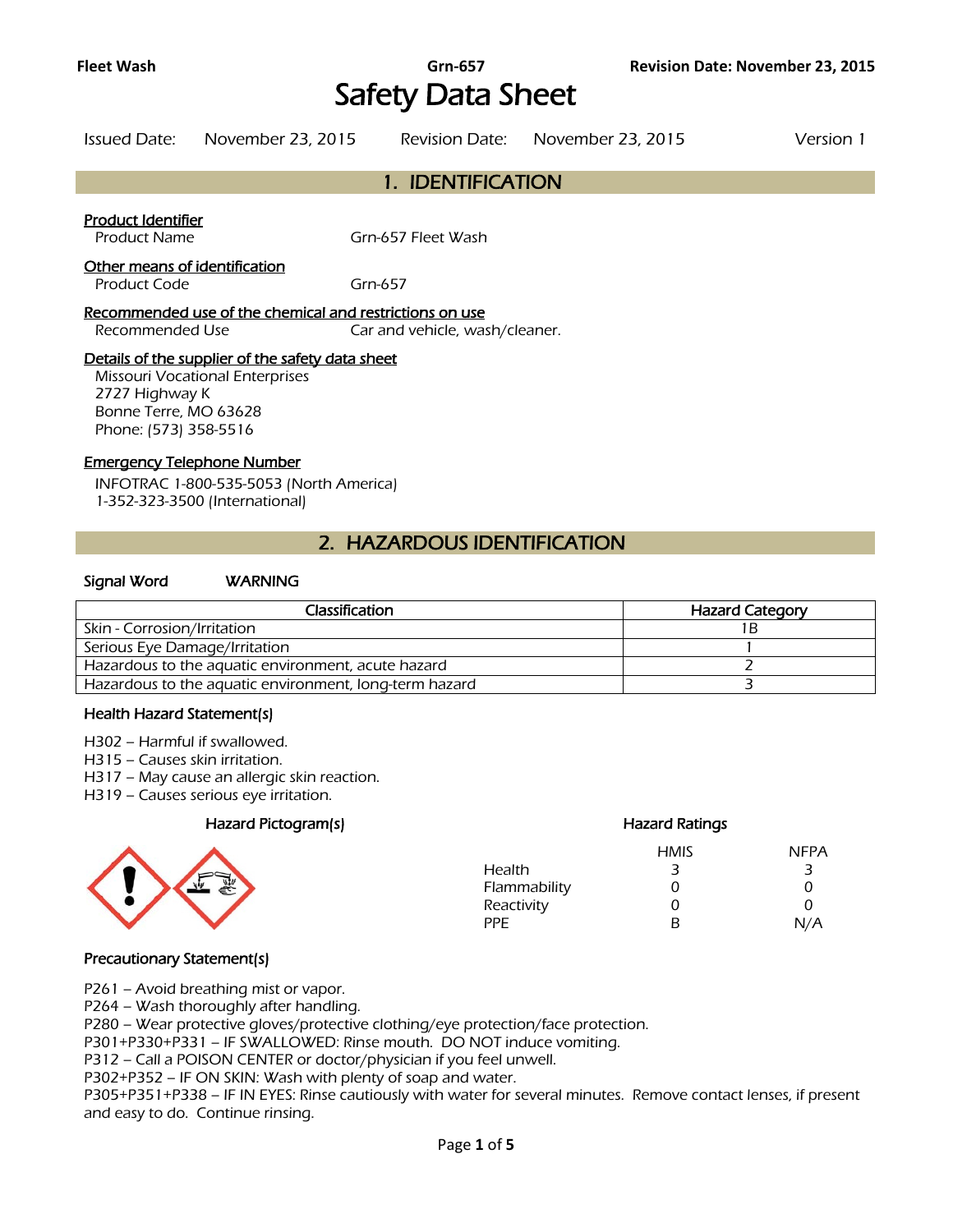P333+P313 – If skin irritation or rash occurs: Get medical advice/attention.

P337+P313 – If eye irritation persists: Get medical advice/attention.

P501 – Dispose of contents/container in accordance with local/regional/national/international regulations.

#### Potential Health Effects

| <b>Skin Contact</b> | May cause skin irritation/burns.  |
|---------------------|-----------------------------------|
| <b>Eye Contact</b>  | May cause eye damage.             |
| Inhalation          | May cause respiratory irritation. |
| Ingestion           | May be harmful if swallowed.      |

### 3. COMPOSITION/INFORMATION ON INGREDIENT

| <b>Chemical Name/Pure Substance</b> | CAS#        | Weight-% |
|-------------------------------------|-------------|----------|
| Water                               | 7732-18-5   | 60-70    |
| CalBlend DF                         | Proprietary | 25-35    |
| Trilon B Liquid BASF MTL            | $64-02-8$   | $1 - 5$  |
| Isocil IG                           | Proprietary | $0 - 2$  |

\*\*If Chemical Name/CAS No is "proprietary" and/or Weight-% is listed as a range, the specific chemical identity and/or percentage of composition has been withheld as a trade secret.

### 4. FIRST-AID MEASURES

| <b>General Advice</b>                      | If you feel unwell, seek medical advice (show label where possible).                                                                                  |
|--------------------------------------------|-------------------------------------------------------------------------------------------------------------------------------------------------------|
| Eye Contact                                | Rinse cautiously with water for several minutes. Remove contact lenses, if present and easy<br>to do. Continue rinsing. Get medical advice/attention. |
| <b>Skin Contact</b>                        | Take off contaminated clothing. Wash contaminated clothing before reuse. If skin<br>irritation persists, call a physician.                            |
| Inhalation                                 | Remove victim to fresh air and keep at rest in a position comfortable for breathing. Call a<br>POISON CENTER or doctor/physician if you feel unwell.  |
| Ingestion                                  | Rinse mouth. Do NOT induce vomiting. Call a POISON CENTER or doctor/physician if you<br>feel unwell.                                                  |
| <u>Most important symptoms and effects</u> |                                                                                                                                                       |

Symptoms Prolonged contact may cause painful stinging or burning of eyes and lids, watering of eye,<br>Symptoms and irritation. Prolonged contact may over saves soves skip irritation or mild burn and irritation. Prolonged contact may even cause severe skin irritation or mild burn.

### 5. FIRE-FIGHTING MEASURES

#### Extinguishing Media

Suitable Extinguishing Media: Dry powder, water spray, or foam. Unsuitable Extinguishing Media: Water jet.

#### Specific Hazards Arising from the Chemical

During fire, gases hazardous to health may be formed.

#### Protective equipment and precautions for firefighters

As in any fire, wear self-contained breathing apparatus pressure-demand, MSHA/NIOSH (approved or equivalent) and full protective gear.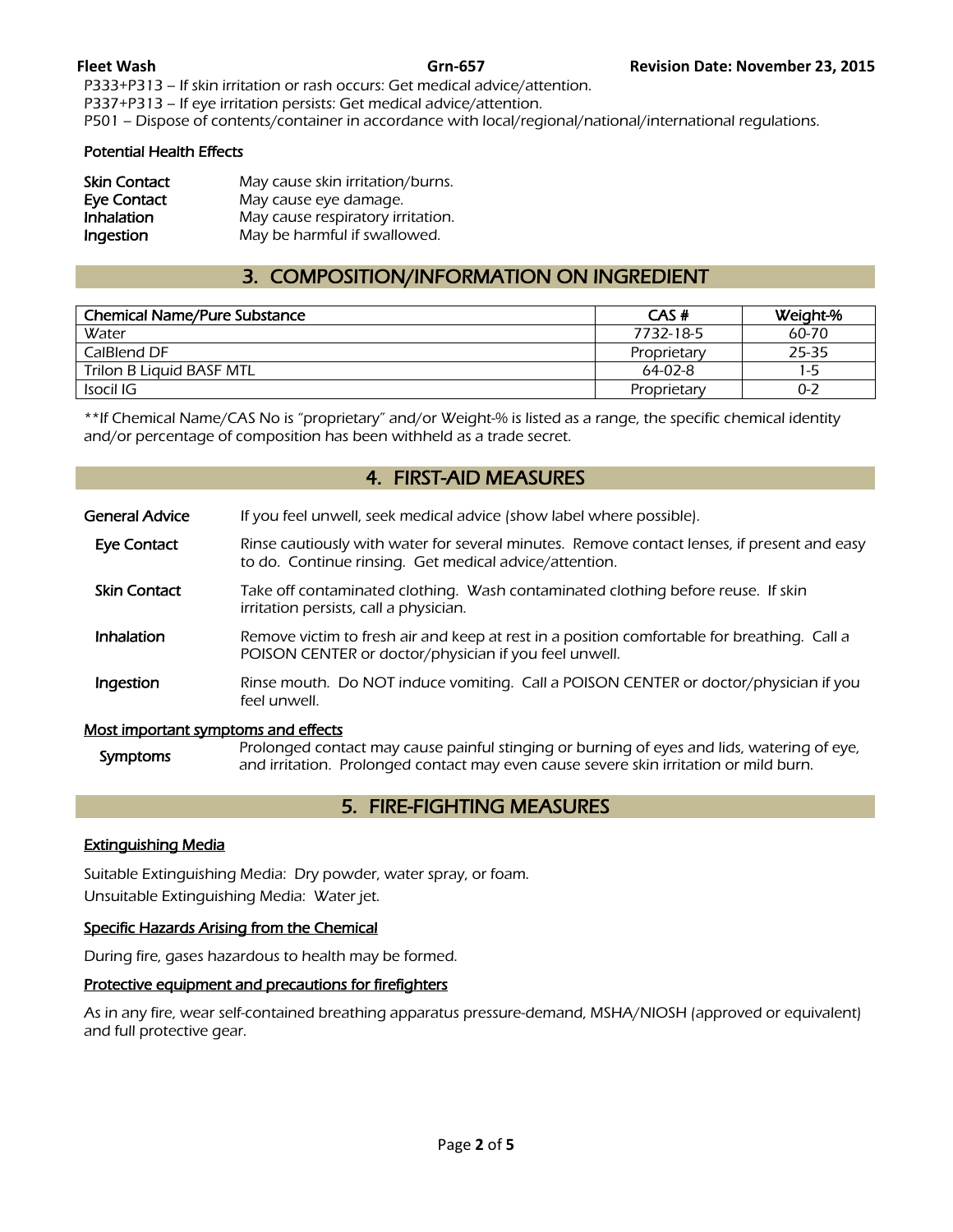### 6. ACCIDENTAL RELEASE MEASURES

Personal precautions, protective equipment and emergency procedures

| Personal precautions                              | Keep unnecessary personnel away. Use personal protective equipment as<br>reguired.                             |
|---------------------------------------------------|----------------------------------------------------------------------------------------------------------------|
| <b>Environmental precautions</b>                  | Prevent from entering into soil, ditches, sewers, waterways and/or<br>groundwater.                             |
| Methods and material for containment and clean up |                                                                                                                |
| <b>Methods for Containment</b>                    | Prevent further leakage or spillage if safe to do so.                                                          |
| Methods for Clean up                              | Collect spillage with non-combustible absorbent material. Keep in suitable,<br>closed containers for disposal. |

### 7. HANDLING AND STORAGE

### Precautions for safe handling

Handle in accordance with good industrial hygiene and safety practice. Use only in well ventilated areas. Do not breathe dust/fume/gas/mist/vapors/spray. Wash face, hands, and any exposed skin thoroughly after handling. Use personal protection recommended in Section 8.

### Conditions for safe storage, including any incompatibilities

Storage Conditions Keep containers tightly closed in a dry, cool and well-ventilated place. Store locked up.<br>Incompatible Materials See section 10 of this SDS. See section 10 of this SDS.

### 8. EXPOSURE CONTROLS/PERSONAL PROTECTION

| <b>Chemical Name</b>            | <b>ACGIHTLV</b>               | osha pel                  | NIOSH IDLH                    |
|---------------------------------|-------------------------------|---------------------------|-------------------------------|
| Sodium Hydroxide<br>(1310-73-2) | 2 mg/m <sup>3</sup> , Ceiling | 2 mg/m <sup>3</sup> , PEL | 2 mg/m <sup>3</sup> , Ceiling |

#### Appropriate engineering controls

Engineering Controls Apply technical measures to comply with the occupational exposure limits.

### Individual protection measures, such as personal protective equipment

| Eye/Face Protection                   | Wear approved safety goggles.                                                                                                                                              |
|---------------------------------------|----------------------------------------------------------------------------------------------------------------------------------------------------------------------------|
| Skin and Body Protection              | Wear appropriate clothing to prevent repeated or prolonged skin contact.                                                                                                   |
| <b>Respiratory Protection</b>         | Ensure adequate ventilation, especially in confined areas.                                                                                                                 |
| <b>General Hygiene Considerations</b> | Do not eat, drink, or smoke when using this product. Wash contaminated<br>clothing before reuse. Handle in accordance with good industrial hygiene<br>and safety practice. |

### 9. PHYSICAL AND CHEMICAL PROPERTIES

#### **Appearance**

| <b>Physical State</b><br>Color      | Liguid<br>Colorless | Odor<br><b>Odor Threshold</b> | Not Determined<br>Not Determined |
|-------------------------------------|---------------------|-------------------------------|----------------------------------|
| Property                            | <u>Values</u>       |                               | Remarks - Method                 |
| pН                                  | $6-9$               |                               |                                  |
| <b>Melting Point/Freezing Point</b> | Not determined      |                               |                                  |
| <b>Boiling Point/Boiling Range</b>  | Not determined      |                               |                                  |
| <b>Flash Point</b>                  | Not determined      |                               |                                  |
| <b>Evaporation Rate</b>             | Not determined      |                               |                                  |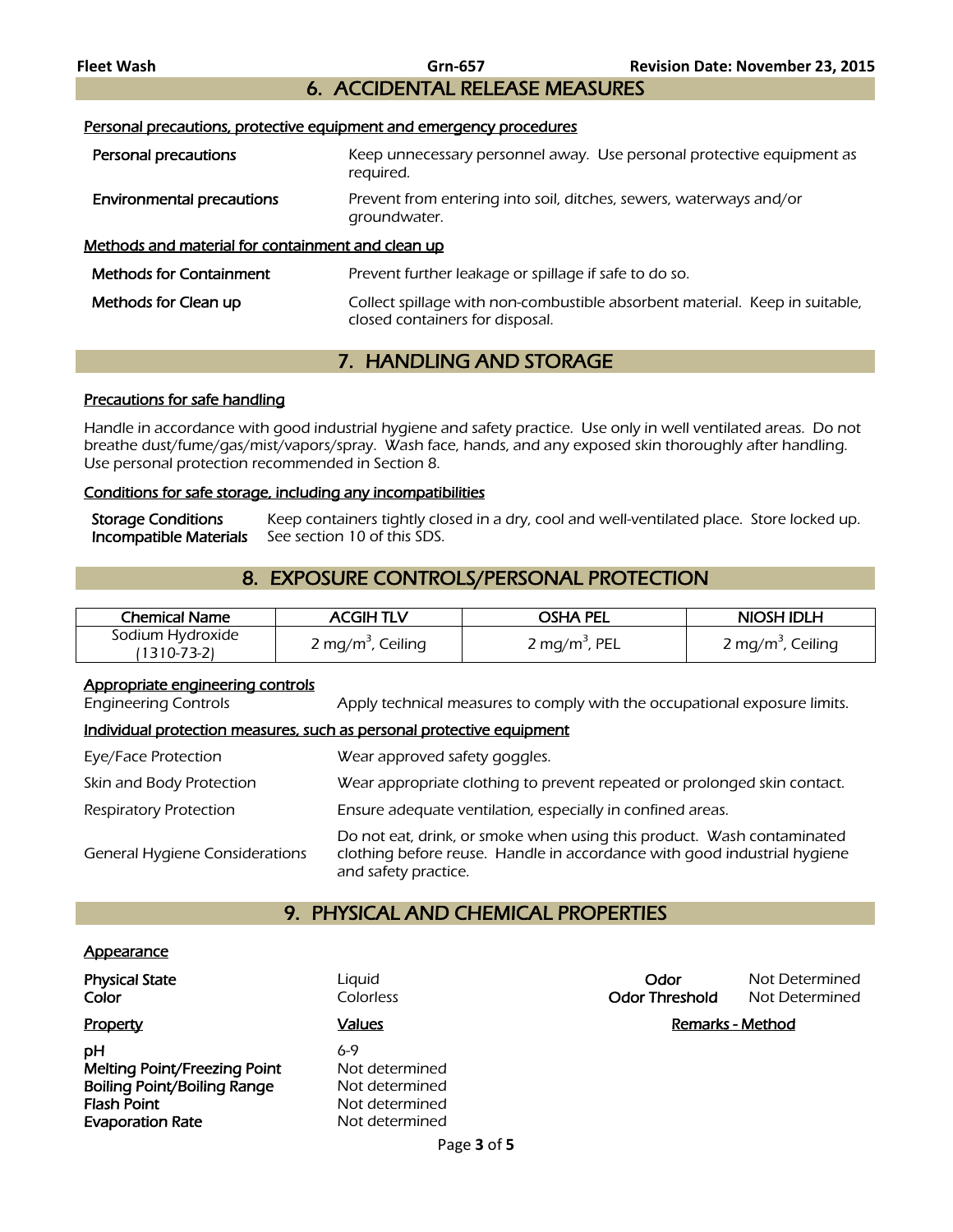| Fleet Wash                       | Grn-657                                                      | <b>Revision Date: November 23, 2015</b>                                 |
|----------------------------------|--------------------------------------------------------------|-------------------------------------------------------------------------|
| Flammability (Solid, Gas)        | Liquid- Not applicable                                       |                                                                         |
| <b>Upper Flammability Limits</b> | Not determined                                               |                                                                         |
| Lower Flammability Limits        | Not determined                                               |                                                                         |
| <b>Vapor Pressure</b>            | Not determined                                               |                                                                         |
| <b>Vapor Density</b>             | Not determined                                               |                                                                         |
| <b>Specific Gravity</b>          | Not determined                                               |                                                                         |
| <b>Water Solubility</b>          | Complete                                                     |                                                                         |
| Solubility in other solvents     | Not determined                                               |                                                                         |
| <b>Partition Coefficient</b>     | Not determined                                               |                                                                         |
| <b>Auto-ignition Temperature</b> | Not determined                                               |                                                                         |
| <b>Decomposition Temperature</b> | Not determined                                               |                                                                         |
| <b>Viscosity</b>                 | Not determined                                               |                                                                         |
| <b>Explosive Properties</b>      | Not determined                                               |                                                                         |
| <b>Oxidizing Properties</b>      | Not determined                                               |                                                                         |
|                                  |                                                              |                                                                         |
|                                  | <b>STABILITY AND REACTIVITY</b><br>10.                       |                                                                         |
|                                  |                                                              |                                                                         |
| Reactivity                       | Not reactive under normal conditions.                        |                                                                         |
| <b>Chemical Stability</b>        | Stable under recommended storage conditions.                 |                                                                         |
| <b>Conditions to Avoid</b>       | above $130^{\circ}$ F.                                       | Contact with incompatible materials. Exposure to sunlight. Temperatures |
| Incompatible materials           | Amines, oxidizing agents, reducing agents, and strong acids. |                                                                         |

### Hazardous Polymerization Not available.

### 11. TOXICOLOGICAL INFORMATION

Hydrogen chloride gas, sulphur oxides, nitrogen oxides, carbon oxides.

### Mixture Toxicity

Hazardous Decomposition

Toxicological data have not been determined specifically for this product.

### 12. ECOLOGICAL INFORMATION

#### **Ecotoxicity**

Ecological studies have not been carried out on this product.

### 13. DISPOSAL CONSIDERATIONS

| <b>Disposal Instructions</b>             | Dispose of in accordance with local, regional, national, and international<br>regulations.                                                                                                                       |
|------------------------------------------|------------------------------------------------------------------------------------------------------------------------------------------------------------------------------------------------------------------|
| Hazardous Waste Code                     | Not available.                                                                                                                                                                                                   |
| Waste from residues / unused<br>products | Reuse or recycle if possible. Dispose of in accordance with local, regional,<br>national, and international requlations.                                                                                         |
| <b>Contaminated Packaging</b>            | Since emptied containers may retain product residue, follow label warnings<br>even after container is emptied. Empty containers should be taken to an<br>approved waste handling site for recycling or disposal. |

### 14. TRANSPORT INFORMATION

Please see current shipping paper for most up to date shipping information,<br>Note including exemptions and special circumstances.